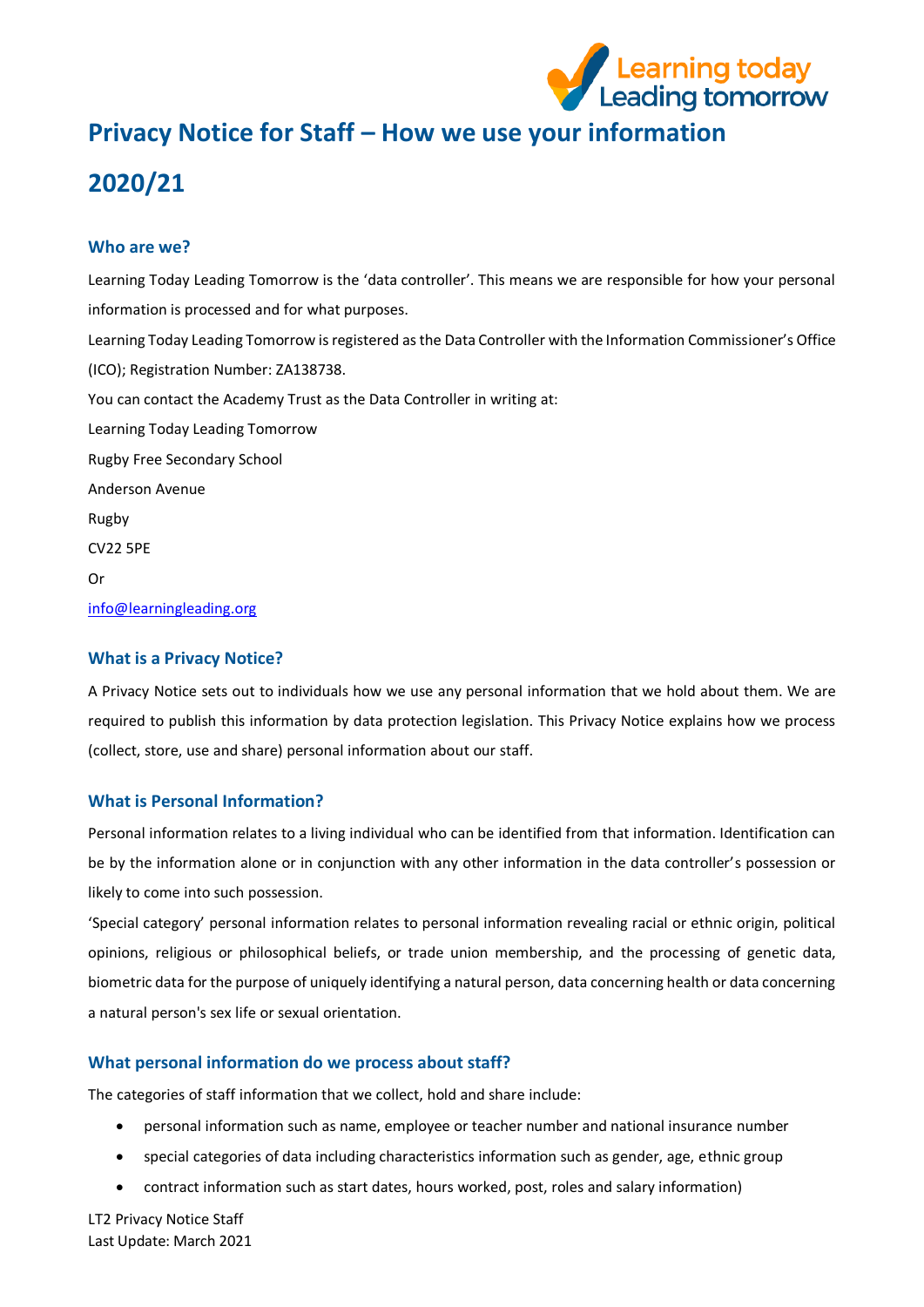

- Training and performance management records
- work absence information such as number of absences and reasons
- qualifications and, where relevant, subjects taught

# **For what purposes do we use personal information?**

We use staff data to:

- develop a comprehensive picture of the workforce and how it is deployed
- inform the development of recruitment and retention policies
- carry out pre-employment checks for individuals wishing to work with us
- enable individuals to be paid and receive other staff benefits
- ensure that we can act in an emergency
- To keep the school community safe and well

## **Collecting staff information**

Whilst the majority of staff information you provide to us is mandatory, some of it is provided to us on a voluntary basis. In order to comply with the General Data Protection Regulation, we will inform you whether you are required to provide certain staff information to us or if you have a choice in this.

## **What are the legal reasons for us to process your personal information?**

We are required to process personal information in accordance with data protection legislation and only do so when the law allows us to. Data Protection law sets out the lawful reasons we have to process your personal information and these are as follows:

#### 1) To comply with the law

We collect and use general purpose staff information in order to meet certain legal requirements and legal obligations placed upon the school by UK law. We therefore have the right to process your personal information for such purposes without the need to obtain your consent.

Details of the type of processing that we must undertake, the personal data that is processed, the legislation which requires us to do so and who we may share this information with is set out in Table 1.

## 2) To protect someone's vital interests

We are able to process personal information when there is an emergency and/or where a person's life is in danger. Details of the type of processing that we may undertake on this basis and who we may share that information is set out in Table 2.

## 3) With the consent of the individual to whom that information 'belongs'

Whilst much of the personal information is processed in accordance with a legal requirement, there is some personal information that we can only process when we have your consent to do so. In these circumstances, we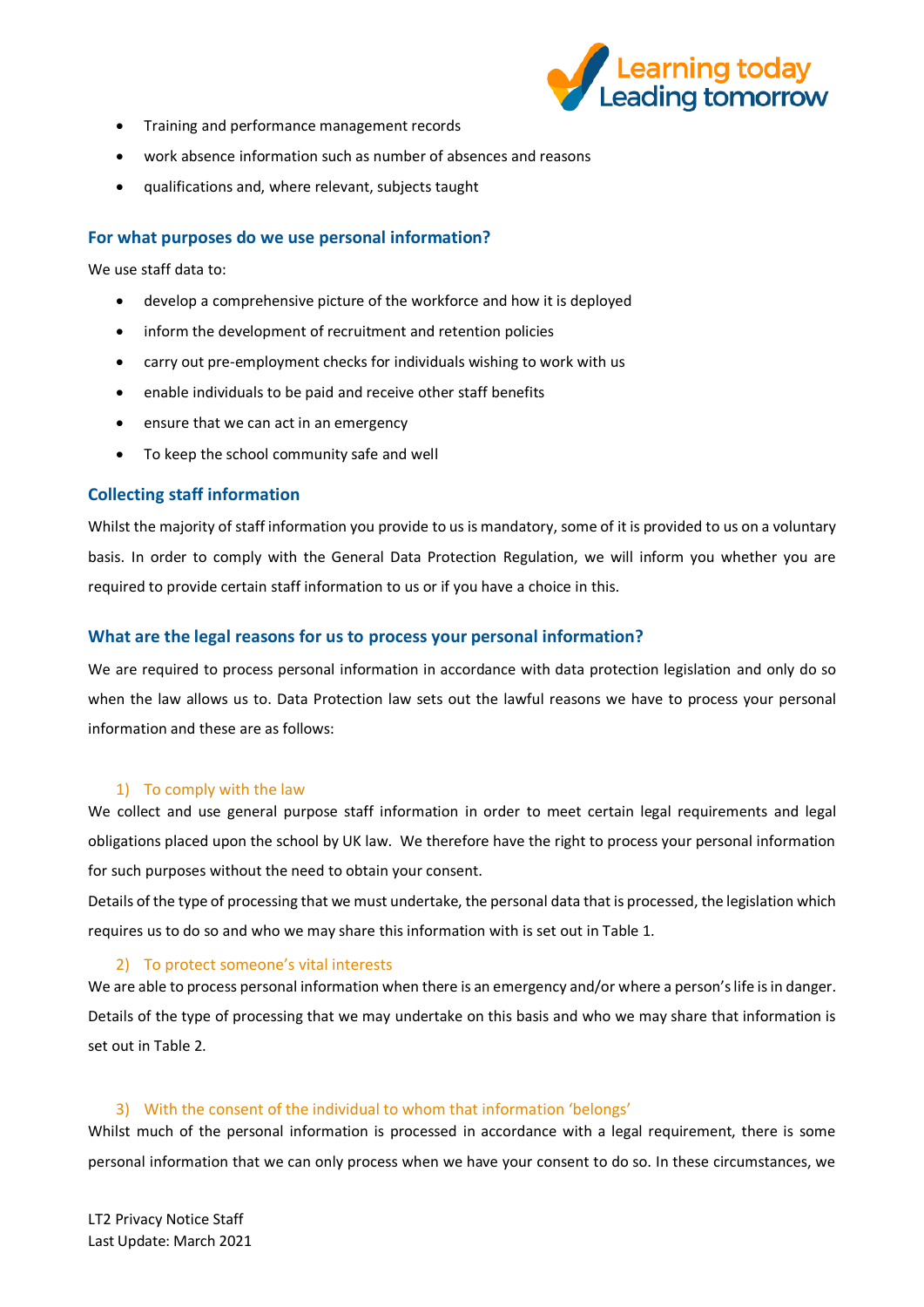

will provide you with specific and explicit information regarding the reasons the data is being collected and how the data will be used.

Details of the type of processing that we may undertake on this basis and who we may share that information is set out in Table 3.

#### 4) To perform a public task

It is a day-to-day function of the school to ensure that staff members receive the training and support they require. Much of this work is not set out directly in any legislation but it is deemed to be necessary in order to ensure that staff are properly supported and able to do their job.

Details of the type of processing that we may undertake on this basis and who we may share that information is set out in Table 4.

In certain circumstances, an individual has the right to object to any processing where it is likely to cause or is causing harm or distress. To exercise this right, individuals should do so by contacting the trust to inform them of their reasons for the objection. These reasons should relate to your specific circumstances. Upon receipt of an objection, the trust will consider the reasons for the objection and balance this against the legitimate grounds to process data.

# 5) To comply with a contract we have with you or because you have asked us to take specific steps before entering into a contract

We are able to process personal information in order to comply with the contract that we have with you. Details of the type of processing that we may undertake on this basis and who we may share that information is set out in Appendix 5.

## 6) We have a legitimate interest

Occasionally we have reasons to process information which fall outside of our usual day-to-day school functions. Details of the type of processing that we may undertake on this basis are set out in Table 6.

In certain circumstances an individual has the right to object to any processing where it is likely to cause or is causing harm or distress. To exercise this right, individuals should do so by contacting the trust to inform them of their reasons for the objection. These reasons should relate to your specific circumstances. Upon receipt of an objection, the trust will consider the reasons for the objection and balance this against the legitimate grounds to process data.

## **Special category personal information**

In order to process 'special category' data, we must be able to demonstrate how the law allows us to do so. In additional to the lawful reasons above, we must also be satisfied that ONE of the following additional lawful reasons applies:

- Explicit consent of the data subject
- Processing relates to personal data which is manifestly made public by the data subject
- Necessary for establishing, exercising or defending legal claims
- Necessary for reasons of substantial public interest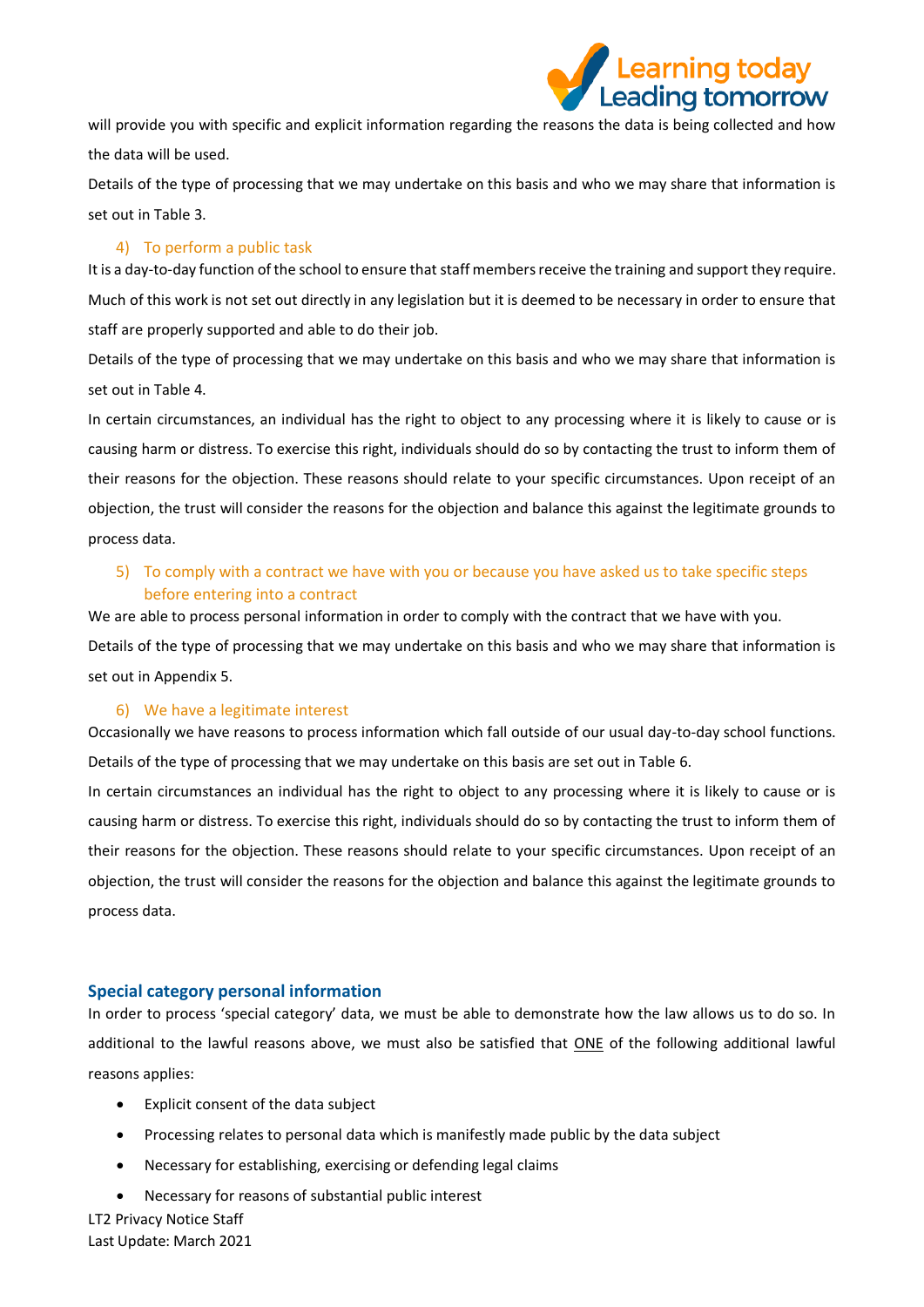

- Necessary for preventive or occupational medicine, or for reasons of public interest in the area of public health
- Necessary for archiving, historical research or statistical purposes in the public interest

The lawful reasons for each type of special category personal information data that we process is set out in the tables attached.

# **Who might we share your information with?**

We routinely share staff information with:

- Our local authority
- The Department for Education (DfE)
- Payroll Plus (payroll company)
- Local Public Health Team
- NHS Test and Trace
- Public Health and other public health agencies
- Our outsourced Payroll company (payplus and Edupay)
- Pensions
- MIS (SIMS/ScholarPack)
- Training providers including Educare and HutSix
- Colwyn Technologies (IT Provider)
- Cloud-based applications including CPOMS, ParentPay, Microsoft Office, Salamander, ParentMail and SISRA
- Educational Applications including ClassCharts, Century Tech, SeeSaw, PurpleMash and Unifrog
- Zoom for live lessons (RFPS)
- Sign-in Systems including Inventry (RFSS) and Edit (RFPS)
- Strictly Education (our DBS umbrella body)

We do not share information about our staff unless the law and our policies allow us to do so.

Please refer to the tables for information about what personal information is shared with which specific third parties.

# **What do we do with your information?**

All personal information is held in a manner which is compliant with Data Protection legislation. Personal information is only processed for the purpose it was collected. The school monitors the personal information it processes and will only share personal information with a third party if it has a legal basis to do so (as set out above).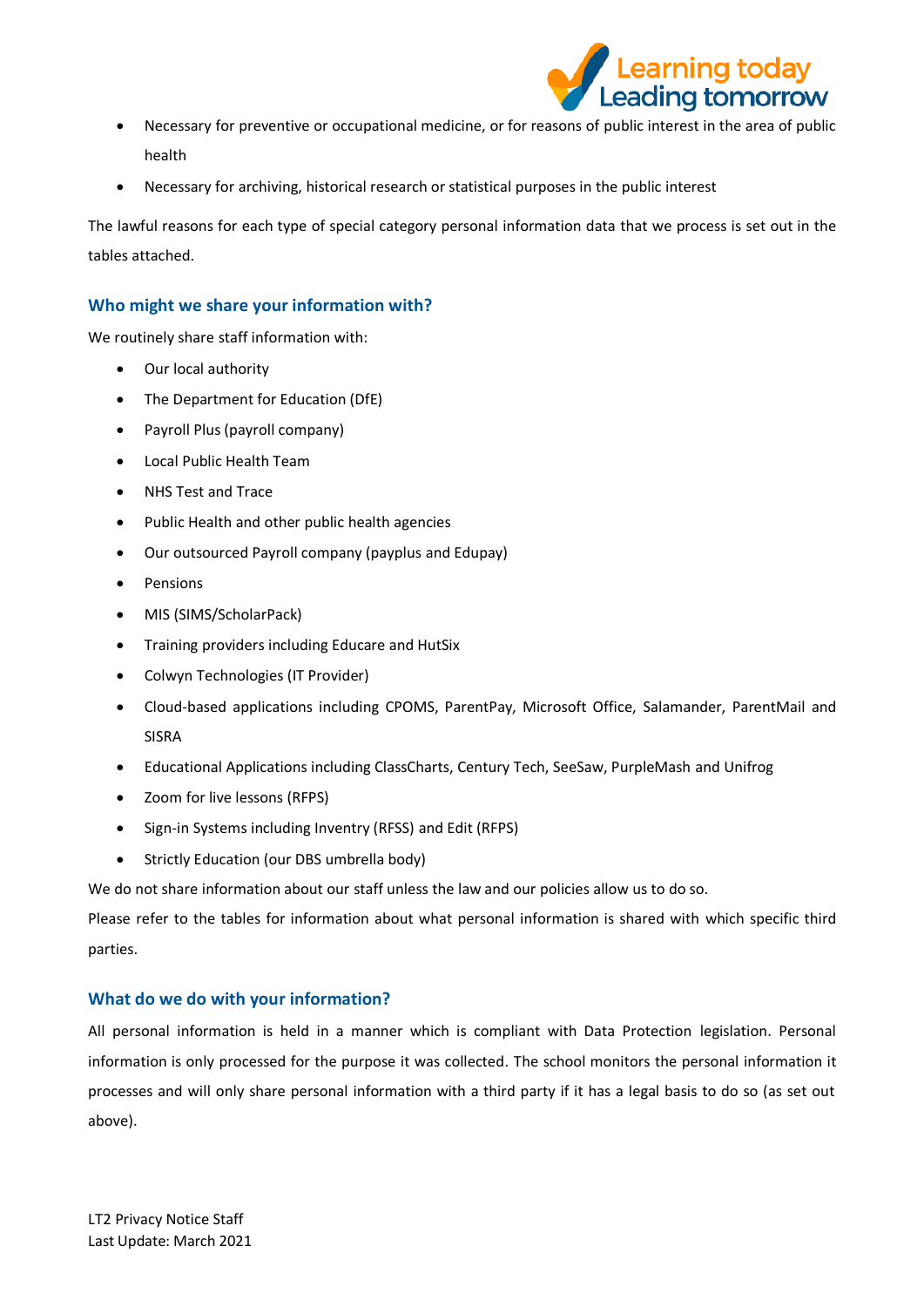

#### **NHS Test and Trace/Public Health Agencies:**

It may be necessary for us to share limited information with the above agencies in the event that an individual tests positive for the Coronavirus, or if there is an outbreak. This will enable the named agencies to liaise with families to provide advice and support, and to take appropriate steps in responding to an outbreak. You have the right to object to the sharing of information with such agencies. This is not an absolute right and will be assessed on a case by case basis.

#### **Covid-19 – Data Collection Requirements:**

It may be necessary for us to share limited information with the Department of Public Health if an individual tests positive for Coronavirus, or if there is a Coronavirus outbreak. This will enable the named agencies to liaise with families to provide advice and support, and to take appropriate steps in responding to an outbreak.

#### **Testing in schools**

To enable lateral flow testing in schools, we need to process personal data of pupils taking part. For information on the data processed in relation to testing in schools, please refer to the privacy information provided by the DfE and published on our website.

#### **How long do we keep your information for?**

In retaining personal information, the Academy Trust has a [Records Management and Retention Policy.](https://www.the-trust-governor.co.uk/documents/202103240752500.210326%20LT2%20Records%20Management%20Policy.pdf) The schedules set out the Statutory Provisions under which the Academy Trust are required to retain the information.

#### **Transferring data internationally**

Where we transfer personal data to a country or territory outside the UK, we will do so in accordance with data protection law. We intend only to share to countries that have an adequacy decision. Where we share data to the USA, which includes SeeSaw, Microsoft Office and Zoom, we use Standard Contractual Clauses as a secure transfer mechanism, under Article 46 of the GDPR.

#### **What are your rights with respect of your personal information?**

Under data protection law, parents and pupils have the right to request access to information about them that we hold. To make a request for your personal information, or to have access to your child's educational record, contact the Trust directly via email at  $\text{sar@learningleading.org}$  or alternatively;

Learning Today Leading Tomorrow Rugby Free Secondary School Anderson Avenue Rugby CV22 5PE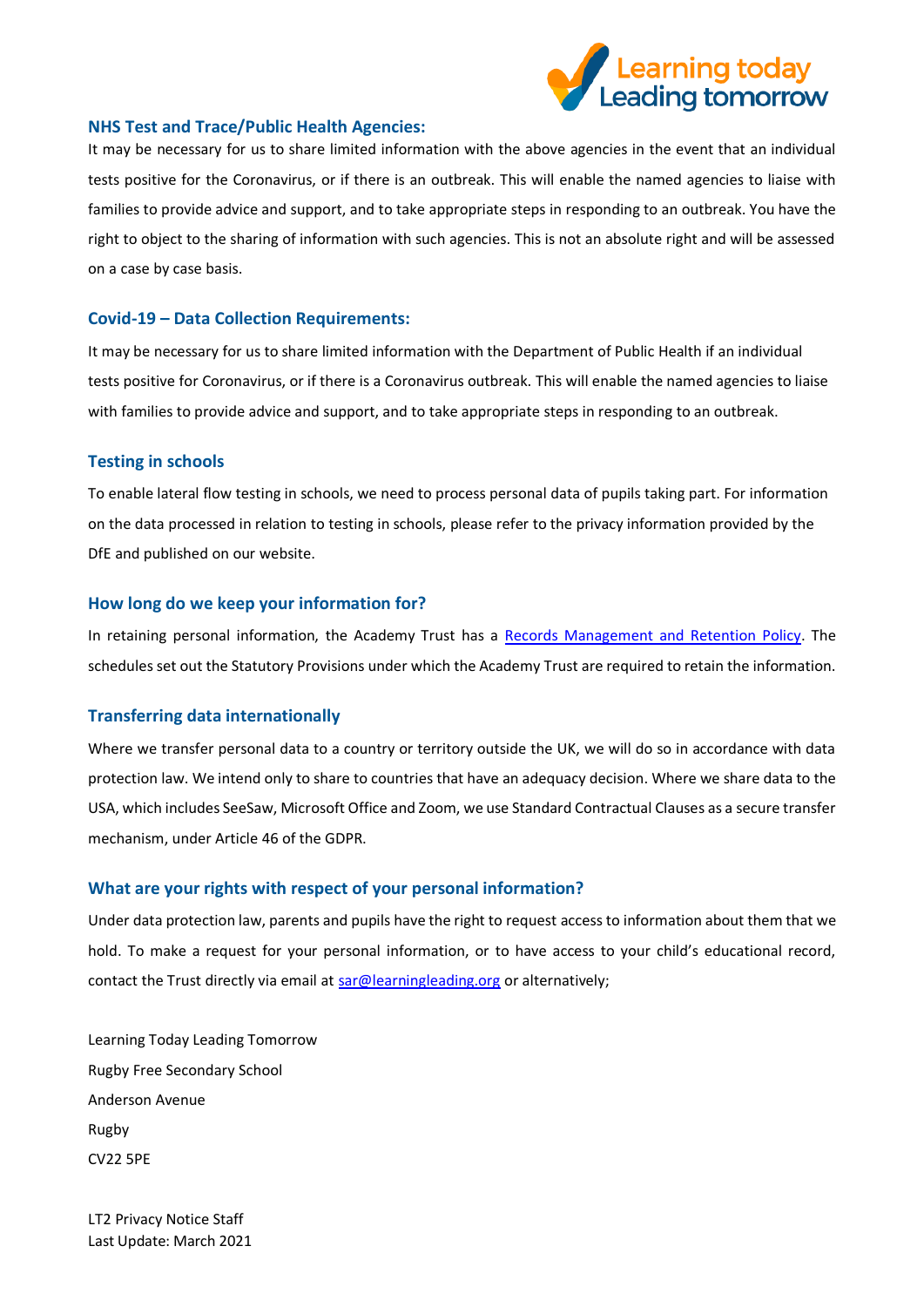

\*\*Please ensure you specify which school your request relates to.

**In certain circumstances** where the trust processes data for the purposes of legitimate interests or to fulfil their public task, individuals have a right to object to the processing where it is likely to cause, or is causing, harm or distress. When exercising this right, individuals should contact the school/academy trust to inform them of their reasons for their objection. The school/academy trust will consider the reasons for any objection and asses the risk to the individual against the purposes for the processing. In the event the trust is unable to comply with an objection, we will ensure we can demonstrate compelling legitimate grounds to continue with the processing.

You also have the right to:

- Object to processing of personal data that is likely to cause, or is causing, damage or distress;
- Prevent processing for the purpose of direct marketing;
- Object to decisions being taken by automated means;
- In certain circumstances, have inaccurate personal data rectified, blocked, erased or destroyed; and
- Claim compensation for damages caused by a breach of the Data Protection regulations

If you have a concern about the way we are collecting or using your personal data, you should raise your concern with us in the first instance or directly to the Information Commissioner's Office at https://ico.org.uk/concerns/

## **Review**

The content of this Privacy Notice has been updated in line with advice for COVID-19. The next full reviewed will take place in March 2022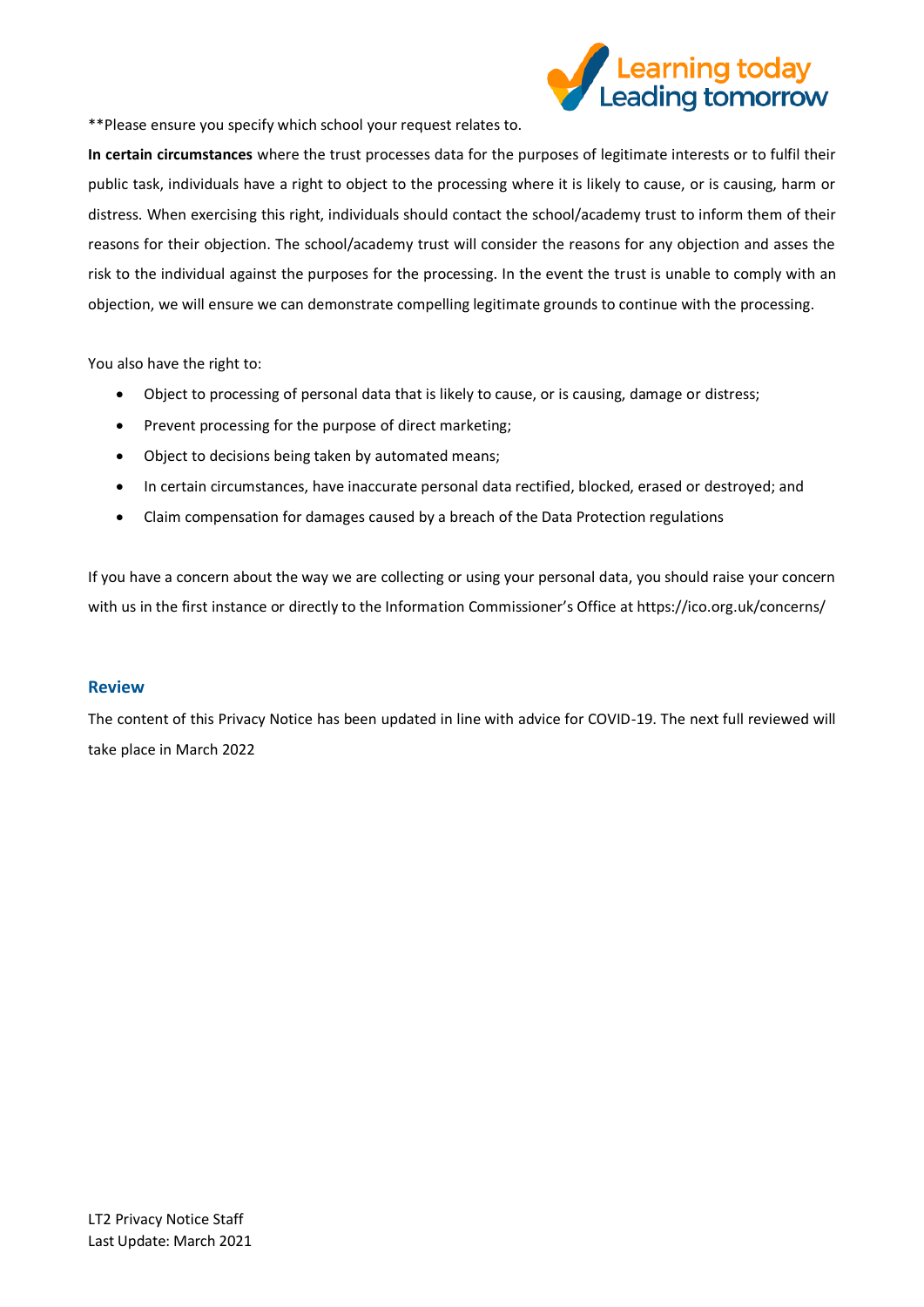

| <b>Information</b>             | <b>Relevant legislation</b>       | Special Category-additional         | Third Parties with whom we share the | Lawful reason for sharing |
|--------------------------------|-----------------------------------|-------------------------------------|--------------------------------------|---------------------------|
| <b>Type</b>                    |                                   | lawful reason                       | information                          |                           |
| Staff information,             | Education Act 2005, Section 114   | <b>Public Task</b>                  | Secretary of State, Warwickshire     | Legal Obligation          |
| including personal             | and accompanying regulations      |                                     | County Council, Disclosure & Barring |                           |
| details, N.I number, DBS       |                                   |                                     | Service                              |                           |
| checks, qualifications,        |                                   |                                     | Payplus, Edupay                      | Contract                  |
| verification of right to       |                                   |                                     | ScholarPack                          | <b>Public Task</b>        |
| work in the U.K                |                                   |                                     | <b>SIMS</b>                          |                           |
|                                |                                   |                                     |                                      |                           |
| DBS Check, barred list         | The School Staffing (England)     | <b>Public Task</b>                  | Department of Education              | Legal Obligation          |
| checks, prohibition from       | Regulations 2009, Schedule 2 Part |                                     |                                      |                           |
| teaching and                   | 2 - requirement to keep a Single  |                                     |                                      |                           |
| employment history             | <b>Central Record</b>             |                                     |                                      |                           |
|                                | Legal Obligation Protection of    |                                     |                                      |                           |
|                                | Freedoms Act 2012, Part 5 -       |                                     |                                      |                           |
|                                | Safeguarding Vulnerable Groups    |                                     |                                      |                           |
| School workforce Census        | Education Act 2005, Section 114   |                                     | Department of Education              | Legal Obligation          |
| including staff personal       | and accompanying regulations      |                                     |                                      |                           |
| details                        |                                   |                                     |                                      |                           |
| School workforce Census        | Education Act 2005, Section 114   | Necessary for archiving, historical | Department of Education              | Legal Obligation          |
| - Staff Ethnicity              | and accompanying regulations      | research or statistical purposes in |                                      |                           |
|                                |                                   | the public interest                 |                                      |                           |
|                                |                                   |                                     |                                      |                           |
|                                |                                   | <b>Public Task</b>                  |                                      |                           |
| <b>Accident Records</b>        | Reporting of Injuries, Diseases & |                                     | Health & Safety Executive, and Local | Legal Obligation          |
|                                | Dangerous Occurrences             |                                     | Authority Health & Safety team       |                           |
|                                | Regulations 2013 (RIDDOR)         |                                     | (where necessary)                    |                           |
| Individual Staff Health &      | Health and Safety at Work etc Act |                                     | Not shared externally                |                           |
| Safety Risk Assessments        | 1974 and accompanying legislation |                                     |                                      |                           |
| and Personal Emergency         |                                   |                                     |                                      |                           |
| <b>Evacuation Plans (PEEP)</b> |                                   |                                     |                                      |                           |

# **Table 1 – Personal information we are required to process to comply with the law:**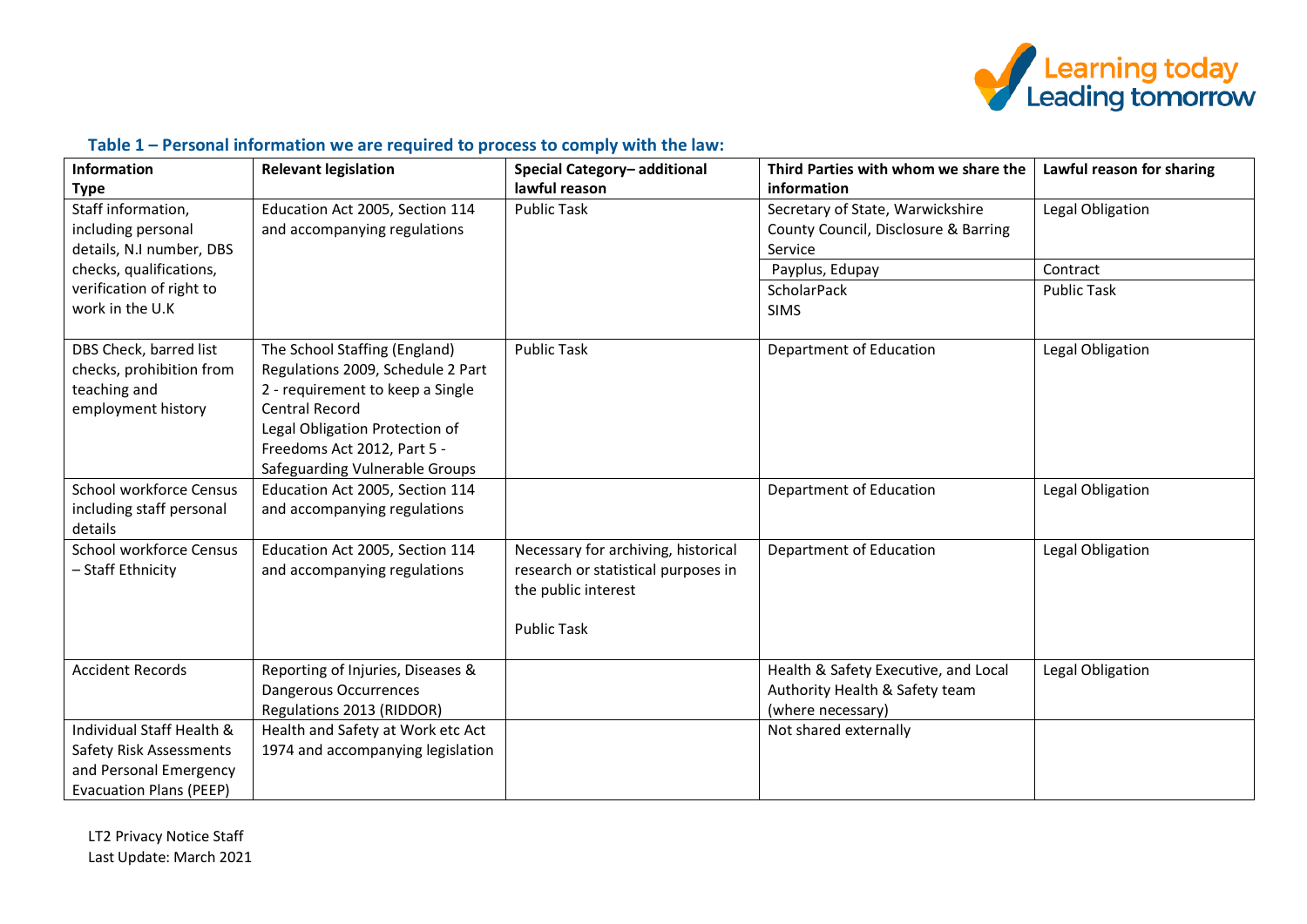

| <b>Qualifying Complaint</b><br>Information                             | Education Act 2005, Section 11B                                                                                                                                                          |                                                                             | Chief Inspector                                             | Legal Obligation                                                                                                           |
|------------------------------------------------------------------------|------------------------------------------------------------------------------------------------------------------------------------------------------------------------------------------|-----------------------------------------------------------------------------|-------------------------------------------------------------|----------------------------------------------------------------------------------------------------------------------------|
| Verification of Right to<br>work in the U.K (Single<br>Central Record) | Immigration, Asylum and<br>Nationality Act 2006, Section 15                                                                                                                              |                                                                             | Local Authority, Ofsted<br>Home Office right to work checks | Legal Obligation                                                                                                           |
| <b>Disability Information</b>                                          | Legal Obligation Equality Act 2010,<br>section 20 - duty to make<br>reasonable adjustments                                                                                               | Necessary for preventive and<br>occupational medicine<br><b>Public Task</b> |                                                             |                                                                                                                            |
| <b>Student Loans</b><br>information                                    | The Education (Student<br>Loans)(Repayment) Regulations<br>2009, Part 4 and other<br>accompanying legislation - the<br>employer is responsible for<br>collecting student loan repayments |                                                                             | Payplus, Edupay                                             | Contract                                                                                                                   |
|                                                                        | of the employee                                                                                                                                                                          |                                                                             | HMRC, Student Loans Company                                 | Legal Obligation                                                                                                           |
| Pension information                                                    | Legal Obligation Pensions Act 2008<br>- obligation to automatically enrol<br>employee into a pension scheme<br>Employment Rights Act 1996,<br>section 1 - statement of particulars       |                                                                             | LGPS and the Teachers Pension<br>Scheme,                    | Legal Obligation                                                                                                           |
|                                                                        |                                                                                                                                                                                          |                                                                             | Payplus, Edupay                                             | Contract                                                                                                                   |
| Overtime Sheets and<br><b>Expenses Forms</b>                           | Legal Obligation Minimum Wage<br>Act 1998, section 9 and<br>accompanying regulations -<br>requirement to keep records of pay                                                             |                                                                             | PayPlus, Edupay                                             | Contract<br>Legal Obligation Working Time<br>Regulations 1998 - evidence of<br>compliance with working time<br>regulations |

# **Table 2 – Personal information we are required to process as it is necessary to protect someone's vital interests**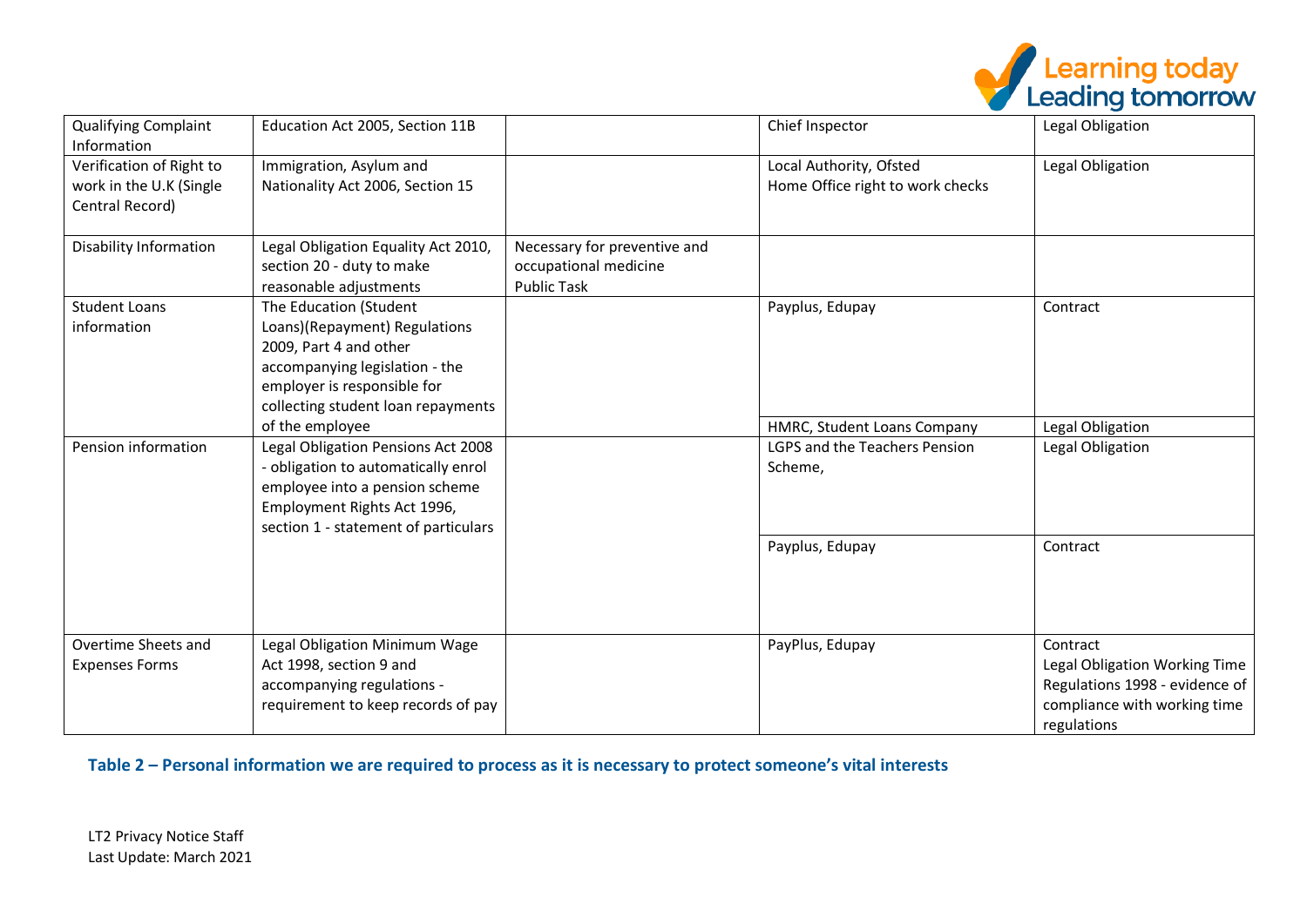

| Information                       | Special Category - additional lawful reason | Third Parties with whom we share the    | Lawful reason for sharing         |
|-----------------------------------|---------------------------------------------|-----------------------------------------|-----------------------------------|
| <b>Type</b>                       |                                             | information                             |                                   |
| <b>Staff Dietary Requirements</b> | Necessary for preventative/occupational     | Educaterers                             | <b>Public Task</b>                |
| (food allergies)                  | medicine                                    |                                         |                                   |
|                                   | <b>Public Task</b>                          |                                         |                                   |
| Medical Information including     | Necessary for preventative/occupational     | Medical staff i.e. paramedics/ambulance | Vital Interest                    |
| conditions/allergies & Staff      | medicine                                    |                                         |                                   |
| <b>Emergency Contact Details</b>  | Contract                                    | Responsible/First aid trained staff on  |                                   |
|                                   | <b>Public Task</b>                          | residential trips                       |                                   |
|                                   |                                             | <b>Occupational Health</b>              | Consent/Contract/Legal Obligation |
| Religious belief                  | Necessary to protect vital interests of the | Medical staff i.e. paramedics/ambulance | Vital Interest                    |
|                                   | data subject                                |                                         |                                   |
|                                   |                                             |                                         |                                   |
|                                   | <b>Public Task</b>                          |                                         |                                   |

## **Table 3 - Personal information we are required to process with the consent of the individual to whom that information 'belongs'**

| <b>Information Type</b> | Special Category - additional lawful reason     | Third Parties with whom we share the          | Lawful reason for sharing |
|-------------------------|-------------------------------------------------|-----------------------------------------------|---------------------------|
|                         |                                                 | information                                   |                           |
| Photographs             |                                                 | Local Press/Media, Staff Medical Noticeboard, | Consent                   |
|                         |                                                 | Parents & Community (Newsletter, School       |                           |
|                         |                                                 | Website, Twitter, Annual Prospectus, Internal |                           |
|                         |                                                 | school displays, staff photo on MIS).         |                           |
| <b>Biometric Code</b>   | <b>Public Task</b>                              | <b>BioStore</b>                               | <b>Public Task</b>        |
| Sexual Orientation      | Necessary for archiving, historical research or | Not shared externally                         | Not shared externally     |
|                         | statistical purposes in the public interest     |                                               |                           |
|                         |                                                 |                                               |                           |
|                         | Legitimate Interest                             |                                               |                           |

# **Table 4 - Personal information we are required to process because it is necessary to do so in order to perform a public task**

Please note that the right to object applies to *some* of this processing, please see the section above that refers to '*What are your rights with respect of your personal information?'*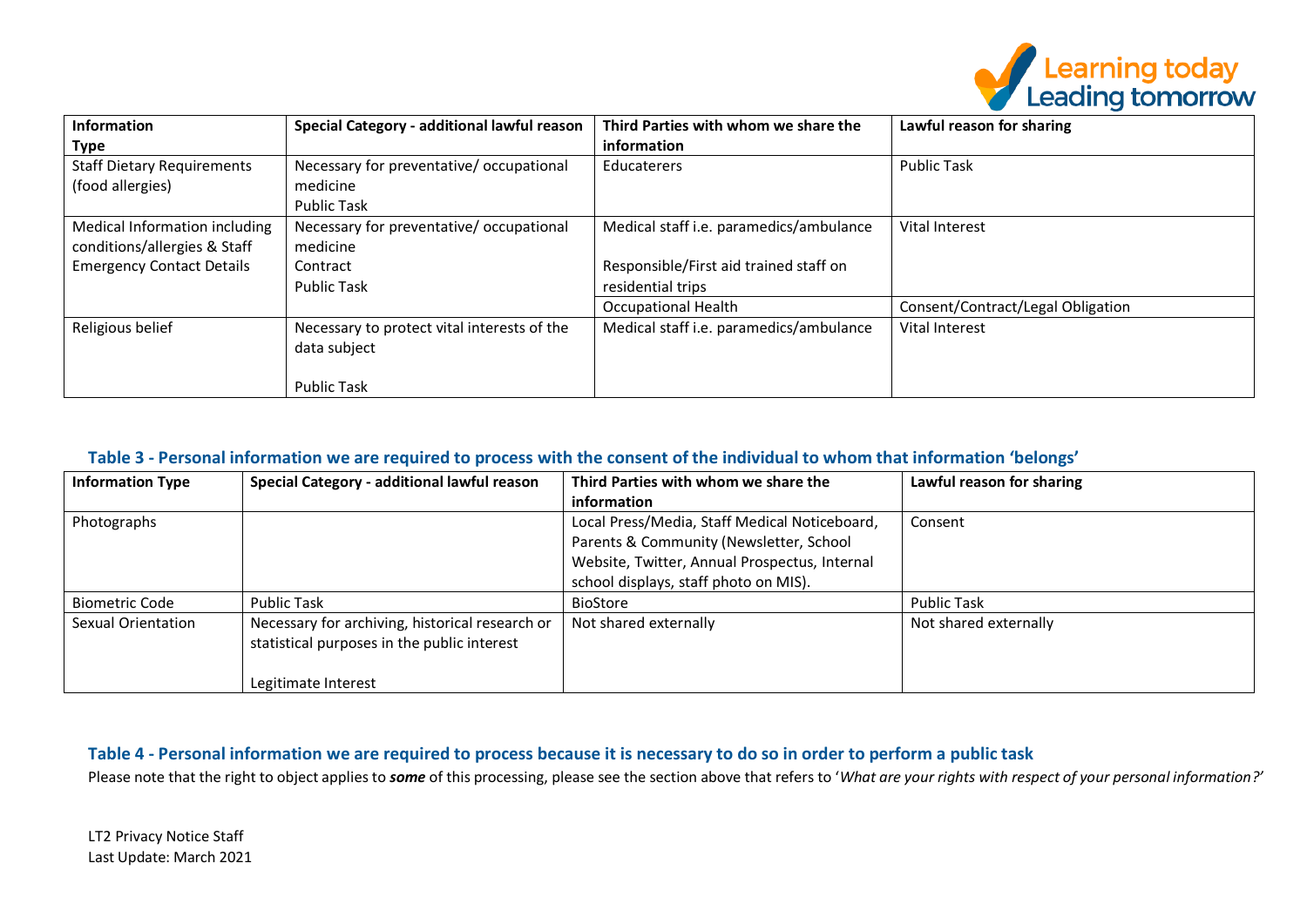

| <b>Information Type</b>                                  | <b>Special Category - additional</b>      | Third Parties with whom we share the                                                               | Lawful reason for sharing                          |
|----------------------------------------------------------|-------------------------------------------|----------------------------------------------------------------------------------------------------|----------------------------------------------------|
|                                                          | lawful reason                             | information                                                                                        |                                                    |
| Name, Staff email address and<br>Job Title               |                                           | Colwyn technologies, Educare, HutSix, Microsoft<br>Office, ParentPay, CPOMS, The Key, Educaterers, | <b>Public Task</b>                                 |
|                                                          |                                           | Wes (DPO & Clerking), TTG, BPS                                                                     |                                                    |
|                                                          |                                           |                                                                                                    |                                                    |
|                                                          |                                           | RFSS: ParentMail, ClassCharts, papercut,                                                           |                                                    |
|                                                          |                                           | CenturyTech, SISRA, Inventry, PaperCut,                                                            |                                                    |
|                                                          |                                           | Mathswatch, BlueSky, HegartyMaths, PIXL,                                                           |                                                    |
|                                                          |                                           | BeReady Careers, SIMS, BioStore, Salamander,                                                       |                                                    |
|                                                          |                                           | UniFrog, GCSEHub, Libresoft Librarian                                                              |                                                    |
|                                                          |                                           |                                                                                                    |                                                    |
|                                                          |                                           | RFPS: SeeSaw, PurpleMash, Maths Circle, JigSaw,                                                    |                                                    |
|                                                          |                                           | Edit, ReadTheory, Zoom, Jigsaw, ScholarPack,                                                       |                                                    |
| Attendance Records at staff                              |                                           | Not shared externally                                                                              |                                                    |
| meetings and staff training                              |                                           |                                                                                                    |                                                    |
| Gender                                                   | Contract                                  | <b>Workforce Census</b>                                                                            | Legal Obligation - Education 2005, section 114 &   |
|                                                          | Legal Obligation Education Act            |                                                                                                    | accompanying regulations - school work force       |
|                                                          | 2005, section 114 and                     |                                                                                                    | census                                             |
|                                                          | accompanying regulations - school         | ParentPay, Scholarpack/SIMS                                                                        | <b>Public Task</b>                                 |
|                                                          | workforce census                          |                                                                                                    |                                                    |
|                                                          |                                           | Edupay/Payroll                                                                                     | Contract                                           |
| Information required for COVID-<br>19 Track and Trace:   | Necessary for reasons of public<br>health | Public Health and NHS Test and Trace                                                               | <b>Public Task</b>                                 |
|                                                          |                                           |                                                                                                    |                                                    |
| Name and contact details, result<br>of COVID-19 testing. |                                           |                                                                                                    |                                                    |
| Information required for Covid-19                        | Legal Obligation - para 7 of the          | Department of Health and Social Care, NHS,                                                         | Legal Obligation - Regulations 3(1) and (4) of the |
| testing in school: Name. Date of                         | Schedule to Education                     | Public Health England Your GP Local Authority                                                      | Health Service (Control of Patient Information)    |
| birth, year group, Gender,                               | (Independent School Standards)            |                                                                                                    | Regulations 2002                                   |
| Ethnicity, Home, postcode, Email                         | Regulations 2014                          |                                                                                                    |                                                    |
| address, Mobile number, Unique                           |                                           |                                                                                                    |                                                    |
| barcode assigned to each                                 | Reasons of public interest on public      |                                                                                                    |                                                    |
| individual test and which will                           | health grounds                            |                                                                                                    |                                                    |
| become the primary reference                             |                                           |                                                                                                    |                                                    |
| number for the tests, Test result,                       |                                           |                                                                                                    |                                                    |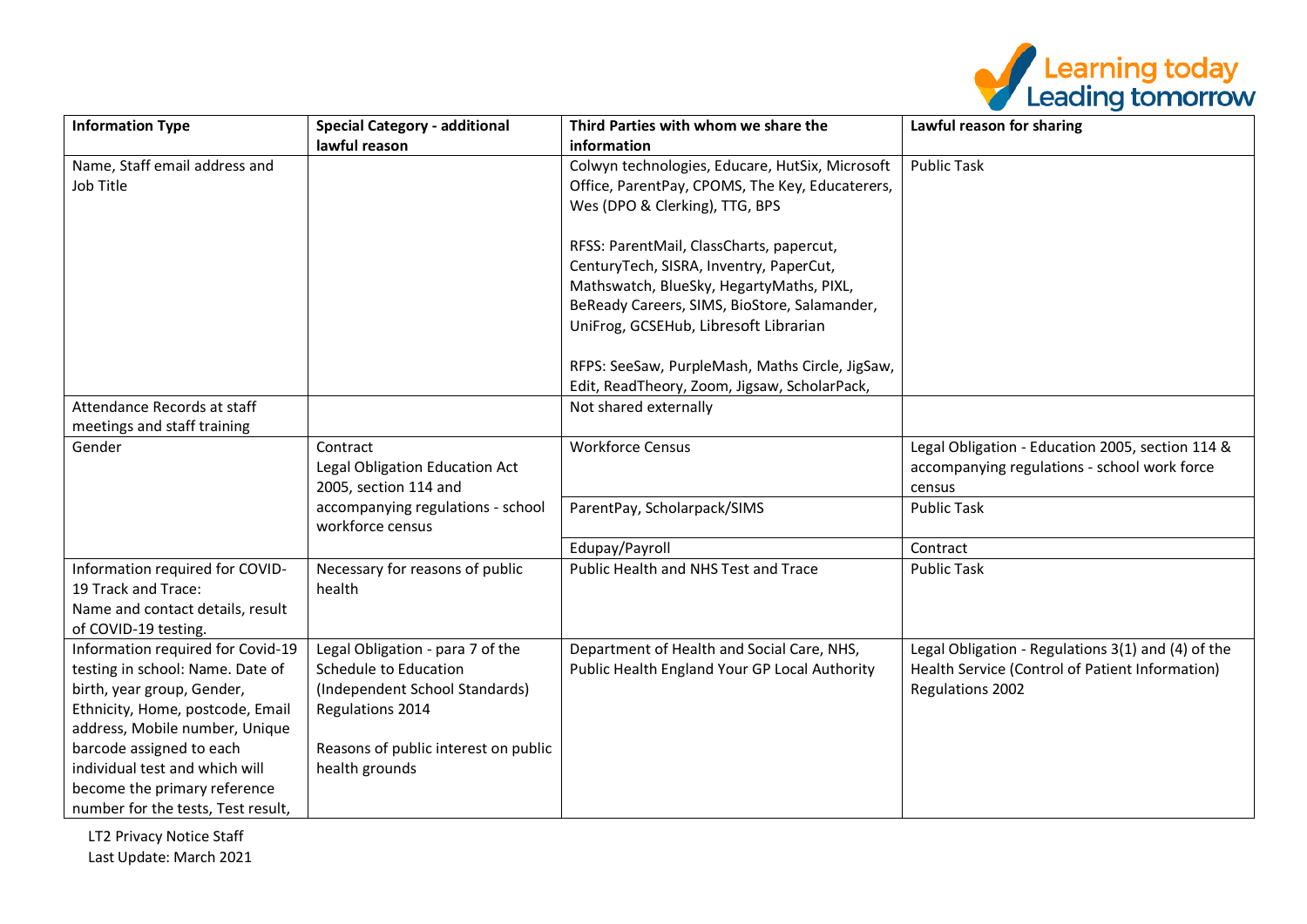

| Parent/guardians contact details |          |                 |                    |
|----------------------------------|----------|-----------------|--------------------|
| (if required)                    |          |                 |                    |
| <b>Training Records</b>          | Contract | Educare, Hutsix | <b>Public Task</b> |

# **Table 5 - Personal information we are required to process because of a contract we have with you or because you have asked us to take specific steps before entering into a contract**

| <b>Information Type</b>                                 | Third Parties with whom we share the information   | Lawful reason for sharing      |
|---------------------------------------------------------|----------------------------------------------------|--------------------------------|
| Recruitment Information - Application forms, interview  | WCC Team Prevent, Local Authority & Ofsted         | Public Task / Legal Obligation |
| notes, Medical questionnaires &                         |                                                    |                                |
| References                                              |                                                    |                                |
| Absence Records (including number of absences,          | PayPlus, Edupay                                    | Contract                       |
| reasons for absence & self-certifications forms)        |                                                    |                                |
| Disciplinary action taken                               | Not shared externally                              |                                |
| Grievances                                              | Not shared externally                              |                                |
| Staff Information i.e name D.O.B, address, contact      | Department of Education - school workforce census. | Legal Obligation               |
| details, Emergency contact details, Job title           | SIMS/ScholarPack                                   | <b>Public Task</b>             |
| P45 Forms                                               | PayPlus, Edupay                                    | Contract                       |
|                                                         |                                                    |                                |
| Consent Forms i.e GDPR, Policy Agreement                | Not shared externally                              |                                |
| Staff personal bank details                             | PayPlus, Edupay                                    | Contract                       |
| Appraisal Records, appraisal notes, feedback from       | Not shared externally                              |                                |
| colleagues, objectives, updated job descriptions, pay & |                                                    |                                |
| promotion recommendations                               |                                                    |                                |
| Staff information, including personal details, N.I      | Secretary of State, Warwickshire County Council,   | Legal Obligation               |
| number, DBS, Address, Phone number, DOB, personal       | Disclosure & Barring Service                       |                                |
| email address                                           | Strictly Education, PayPlus, Edupay                | Contract                       |
|                                                         | (Contact Details only) - SIMS/ScholarPack          | <b>Public Task</b>             |

# **Table 5 - Personal information we process because we have a legitimate interest.**

Please note that the right to object will apply to *some* of this processing, please see the section above that refers to '*What are your rights with respect of your personal information?'*